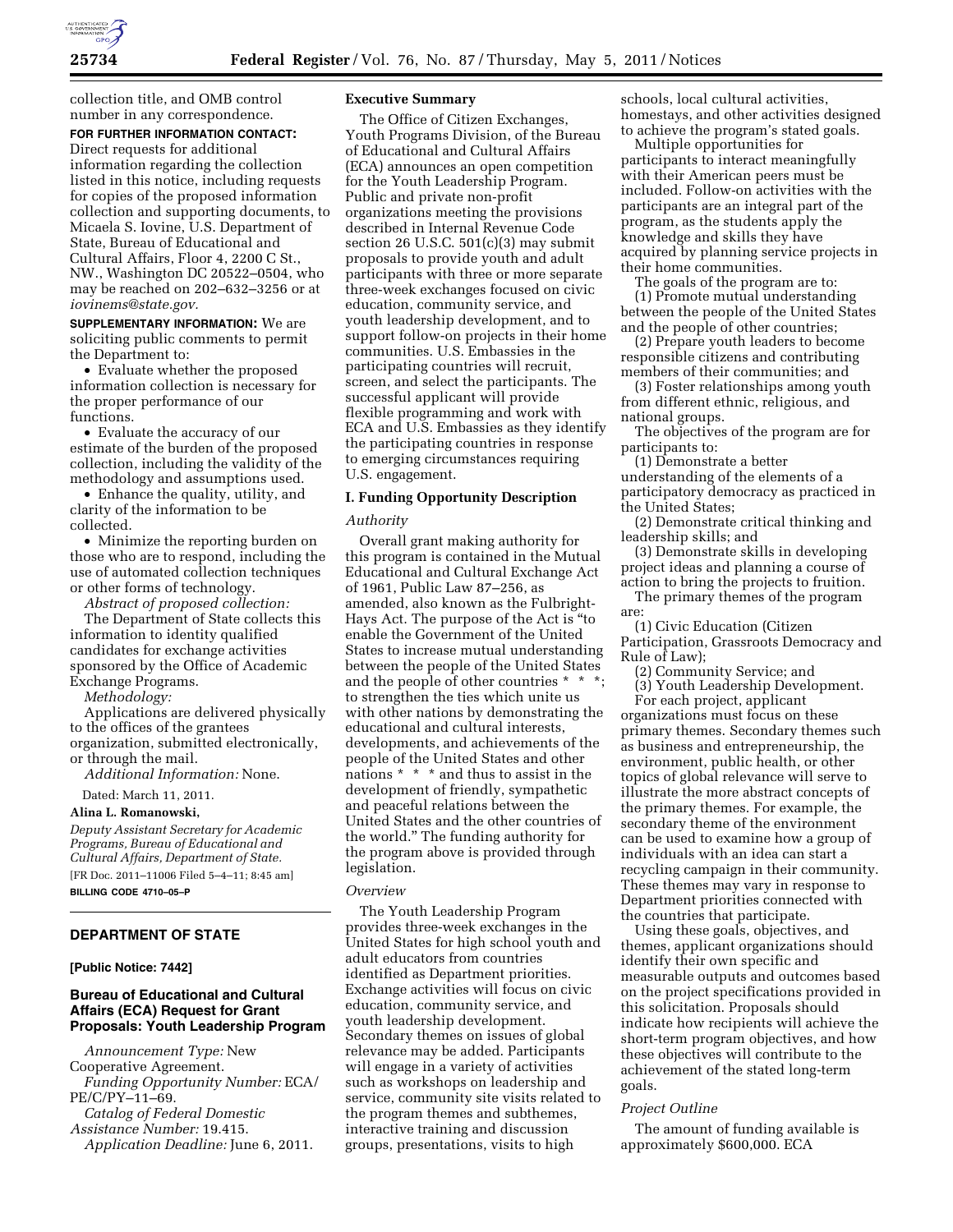anticipates awarding one cooperative agreement for the management of this Youth Leadership Program. With funding of approximately \$7,500 per participant, the program will involve hosting a total of about 70 to 90 high school students and educators for threeweek exchanges in the United States in 2012. They will travel in several delegations, each delegation ranging from 14 to 24 participants and each delegation representing a different country or region from around the world, to be determined in consultation with Department stakeholders as emerging events dictate.

Applicants are encouraged to be creative and flexible in making arrangements that will help meet our program goals. For instance, the groups may not all be of equal size and may travel at anytime throughout the year. More exchange participants may be included should funding allow. The Bureau reserves the right to reduce, revise, or increase proposal project configurations, budgets, and participant numbers in accordance with the needs of the program and the availability of funds.

### *Participants*

U.S. Embassies in the participating countries will recruit, screen, and select the participants; the award recipient will not be involved in participant selection. The youth participants will be high school students aged 15 to 18 years old. The adult participants may be teachers, trainers, school administrators, and/or community leaders who work with youth. They will have the dual role of both exchange participant and chaperone. The ratio of youth to adult participants will be approximately 7:1. Participants will be proficient in the English language.

#### *Organizational Capacity*

Applicant organizations must demonstrate their capacity for conducting international youth exchanges, providing projects that address the goals, objectives, and themes outlined in this document, and providing age-appropriate programming for youth.

### *U.S. Embassy Involvement*

U.S. Embassies in the participating countries will recruit, screen, and select the participants; provide pre-departure briefings; facilitate visas; and collaborate with the U.S. recipient organization in overseeing alumni follow-on projects. Once a cooperative agreement is awarded and the participating countries are identified, which may take place throughout the

agreement period, the recipient must consult regularly with the Public Affairs Section at the U.S. Embassies in the partner countries to implement the exchanges.

#### *Guidelines*

The cooperative agreement will begin on or about September 1, 2011. The award period will be 18 to 24 months in duration, as appropriate for the applicant's program design. Planning and preparation will start in 2011, and the exchanges will take place primarily in calendar year 2012. Applicants should propose the period of the exchanges in their proposals, but the exact timing may be altered through the mutual agreement of the Department of State and the award recipient.

The award recipient will be responsible for the following:

*Orientations:* Provide pre-departure materials and information about the U.S. program to help the U.S. Embassies, participants, and their families in preparation for the exchange. Also, provide orientations for those participating from the host communities, including host families.

*Logistics:* Manage all logistical arrangements, including international and domestic travel, ground transportation, accommodations, group meals, and disbursement of pocket money.

*Exchange Activities:* Design and plan three weeks of exchange activities that provide a creative and substantive program that develops both the youth and the adult participants' knowledge and skill base in civic education, community service, and youth leadership development. The exchange will take place in no more than two or three locations so that the participants have time to familiarize themselves with a community. The exchange will focus primarily on interactive activities, practical experiences, and other handson opportunities that provide a substantive experience on the specified program themes. Some activities should be school and/or community-based, and the exchange will involve as much sustained interaction with American peers as possible (for both the youth and adult participants). Cultural, social, and recreational activities will balance the schedule. Applicants may choose to include a visit to Washington, DC.

*Accommodations:* Arrange home stays for the participants in the United States with properly screened and briefed American families for the majority of the exchange period. Criminal background checks must be conducted for members of host families (and others living in the home) who are

18 years of age or older. Please see the POGI for more details on host family screening and placement.

*Monitoring:* Develop and implement a plan to monitor the participants' safety and well-being while on the exchange and to create opportunities for participants to share potential issues and resolve them promptly. The award recipient will be required to provide proper staff supervision and facilitation to ensure that the teenagers have safe and pedagogically rich programs. Staff, along with the adult participants, will assist the youth with cultural adjustments, provide societal context to enhance learning, and counsel students as needed.

*Follow-on Activities:* Plan and implement activities in the participants' home countries, in coordination with the U.S. Embassies, particularly by facilitating continued engagement among the participants, advising and supporting them in the implementation of community service projects, and offering opportunities to reinforce the ideas, values and skills imparted during the exchange. Exchange participants should return home from the exchange prepared to conduct projects that serve a need in their schools or communities. To amplify program impact, proposals should present creative and effective ways to address the project themes, for both program participants and their peers.

*Evaluation:* Design and implement an evaluation plan that assesses the shortand medium-term impact of the project on the participants as well as on host and home communities.

**Please note:** In a cooperative agreement, the Department of State is substantially involved in program activities above and beyond routine grant monitoring. The Department's activities and responsibilities for the Youth Leadership Program are as follows:

(1) Provide advice and assistance in the execution of all program components.

(2) Manage the recruitment and selection of the participants, provide pre-departure briefings, and oversee follow-on activities.

(3) Issue DS–2019 forms and J–1 visas. All foreign participants will travel on a U.S. Government designation for the J Exchange Visitor Program.

(4) Facilitate interaction within the Department of State, to include ECA, the regional bureaus, and overseas posts.

(5) Arrange meetings with Department of State officials in Washington, D.C. and the participating countries.

(6) Approve publicity materials and final calendar of exchange activities.

(7) Monitor and evaluate the program, through regular communication with the award recipient and possibly one or more site visits.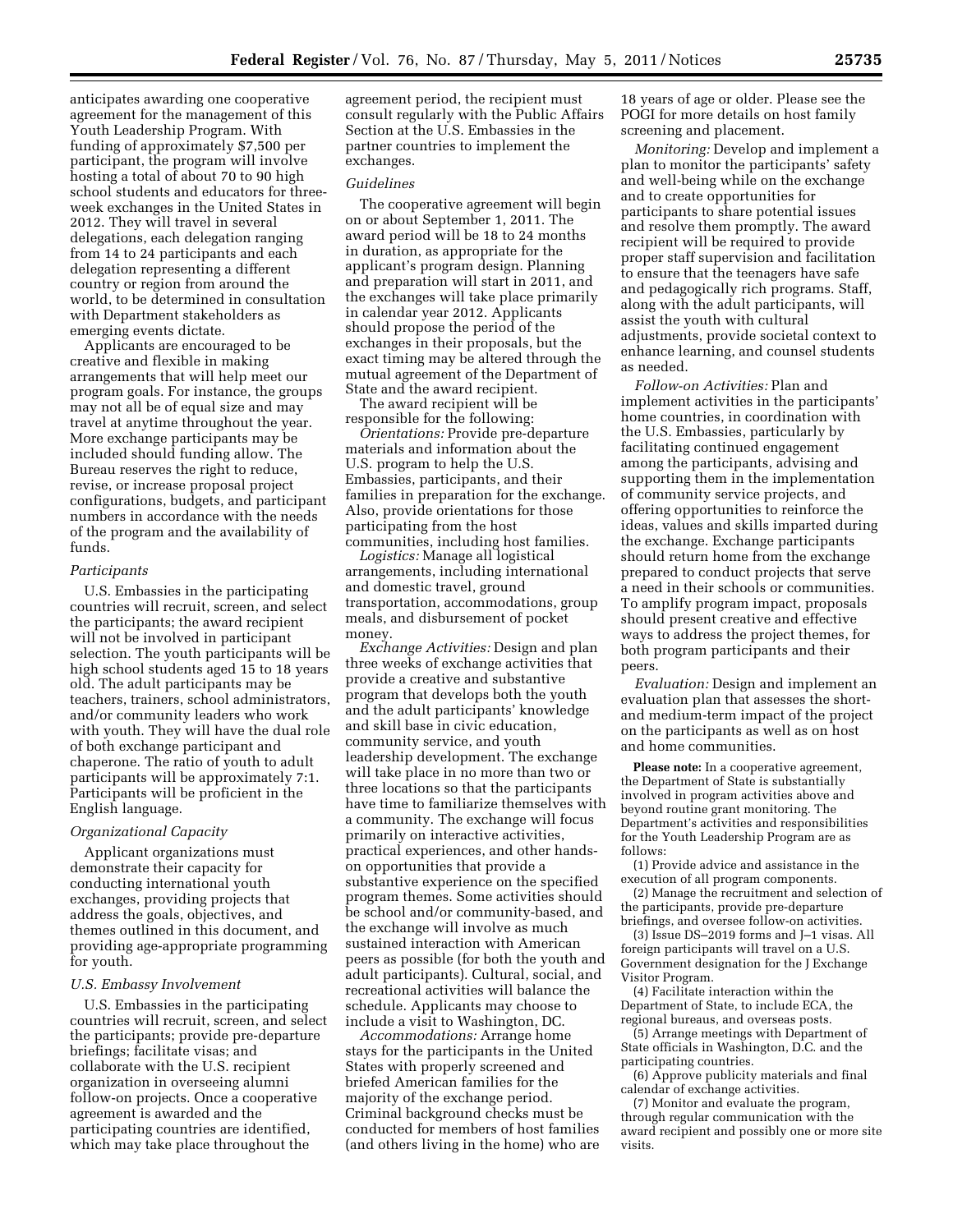## *Additional Information*

Award recipients will retain the name ''Youth Leadership Program'' to identify their project. All materials, publicity, and correspondence related to the program will acknowledge this as a program of the Bureau of Educational and Cultural Affairs of the U.S. Department of State. The Bureau will retain copyright use of and be allowed to distribute materials related to this program as it sees fit.

The organization must inform the ECA Program Officer and participating U.S. Embassies of their progress at each stage of the project's implementation in a timely fashion, and will be required to obtain approval of any significant program changes in advance of their implementation.

Proposals must demonstrate how the stated objectives will be met. The proposal narrative should provide detailed information on the major project activities, and applicants should explain and justify their programmatic choices. Projects must comply with J–1 visa regulations for the International Visitor and Government Visitor category. Please be sure to refer to the complete Solicitation Package—this RFGP, the Project Objectives, Goals, and Implementation (POGI), and the Proposal Submission Instructions (PSI)—for further information.

## **II. Award Information**

*Type of Award:* Cooperative Agreement. ECA's level of involvement in this program is listed under Section I above.

*Fiscal Year Funds:* FY–2011.

*Approximate Total Funding:*  \$600,000.

*Approximate Number of Awards:*  One.

*Anticipated Award Date:* September 1, 2011.

*Anticipated Project Completion Date:*  18–24 months after start date, to be specified by applicant based on project plan.

# **III. Eligibility Information**

*III.1. Eligible applicants:* Applications may be submitted by public and private non-profit organizations meeting the provisions described in Internal Revenue Code section 26 U.S.C. 501(c)(3).

*III.2. Cost Sharing or Matching Funds:*  There is no minimum or maximum percentage required for this competition. However, the Bureau encourages applicants to provide maximum levels of cost sharing and funding in support of its programs.

When cost sharing is offered, it is understood and agreed that the

applicant must provide the amount of cost sharing as stipulated in its proposal and later included in an approved agreement. Cost sharing may be in the form of allowable direct or indirect costs. For accountability, you must maintain written records to support all costs which are claimed as your contribution, as well as costs to be paid by the Federal government. Such records are subject to audit. The basis for determining the value of cash and in-kind contributions must be in accordance with OMB Circular A–110, (Revised), Subpart C.23—Cost Sharing and Matching. In the event you do not provide the minimum amount of cost sharing as stipulated in the approved budget, ECA's contribution will be reduced in like proportion.

#### *III.3. Other Eligibility Requirements*

(a) Bureau grant guidelines require that organizations with less than four years experience in conducting international exchanges be limited to \$60,000 in Bureau funding. ECA anticipates making an award in an amount exceeding \$60,000 to support program and administrative costs required to implement this exchange program. Therefore, organizations with less than four years experience in conducting international exchanges are ineligible to apply under this competition. The Bureau encourages applicants to provide maximum levels of cost sharing and funding in support of its programs.

(b) Proposed sub-award recipients are also limited to grant funding of \$60,000 or less if they do not have four years of experience in conducting international exchanges.

(c) The Bureau encourages applicants to provide maximum levels of cost sharing and funding in support of its programs.

# **IV. Application and Submission Information**

**Note:** Please read the complete announcement before sending inquiries or submitting proposals. Once the RFGP deadline has passed, Bureau staff may not discuss this competition with applicants until the proposal review process has been completed.

## *IV.1. Contact Information to Request an Application Package*

Please contact the Youth Programs Division, ECA/PE/C/PY, SA–5, 3rd Floor, U.S. Department of State, 2200 C Street, NW., Washington, DC 20037, by telephone (202) 632–9261, fax (202) 632–9355, or e-mail *[YLP@state.gov](mailto:YLP@state.gov)* to request a Solicitation Package. Please refer to the Funding Opportunity

Number ECA/PE/C/PY–11–69 when making your request.

Alternatively, an electronic application package may be obtained from grants.gov. Please see section IV.3f for further information.

The Solicitation Package contains the Proposal Submission Instruction (PSI) document which consists of required application forms, and standard guidelines for proposal preparation. It also contains the Project Objectives, Goals and Implementation (POGI) document, which provides specific information, award criteria and budget instructions tailored to this competition.

Please specify Program Officer Sarah Shields and refer to the Funding Opportunity Number ECA/PE/C/PY–11– 69 on all other inquiries and correspondence.

## *IV.2. To Download a Solicitation Package Via Internet*

The entire Solicitation Package may be downloaded from the Bureau's Web site at *[http://exchanges.state.gov/grants/](http://exchanges.state.gov/grants/open2.html)  [open2.html,](http://exchanges.state.gov/grants/open2.html)* or from the Grants.gov Web site at *[http://www.grants.gov.](http://www.grants.gov)* Please read all information before downloading.

*IV.3. Content and Form of Submission:* Applicants must follow all instructions in the Solicitation Package. The application should be submitted per the instructions under IV.3f. ''Application Deadline and Methods of Submission'' section below.

*IV.3a.* You are required to have a Dun and Bradstreet Data Universal Numbering System (DUNS) number to apply for a grant or cooperative agreement from the U.S. Government. This number is a nine-digit identification number, which uniquely identifies business entities. Obtaining a DUNS number is easy and there is no charge. To obtain a DUNS number, access *[http://](http://www.dunandbradstreet.com)* 

*[www.dunandbradstreet.com](http://www.dunandbradstreet.com)* or call 1–866–705–5711. Please ensure that your DUNS number is included in the appropriate box of the SF–424 which is part of the formal application package.

*IV.3b.* All proposals must contain an executive summary, proposal narrative and budget.

Please Refer to the Solicitation Package. It contains the mandatory Proposal Submission Instructions (PSI) document and the Project Objectives, Goals and Implementation (POGI) document for additional formatting and technical requirements.

*IV.3c.* All Federal award recipients and sub-recipients must maintain current registrations in the Central Contractor Registration (CCR) database and have a Dun and Bradstreet Data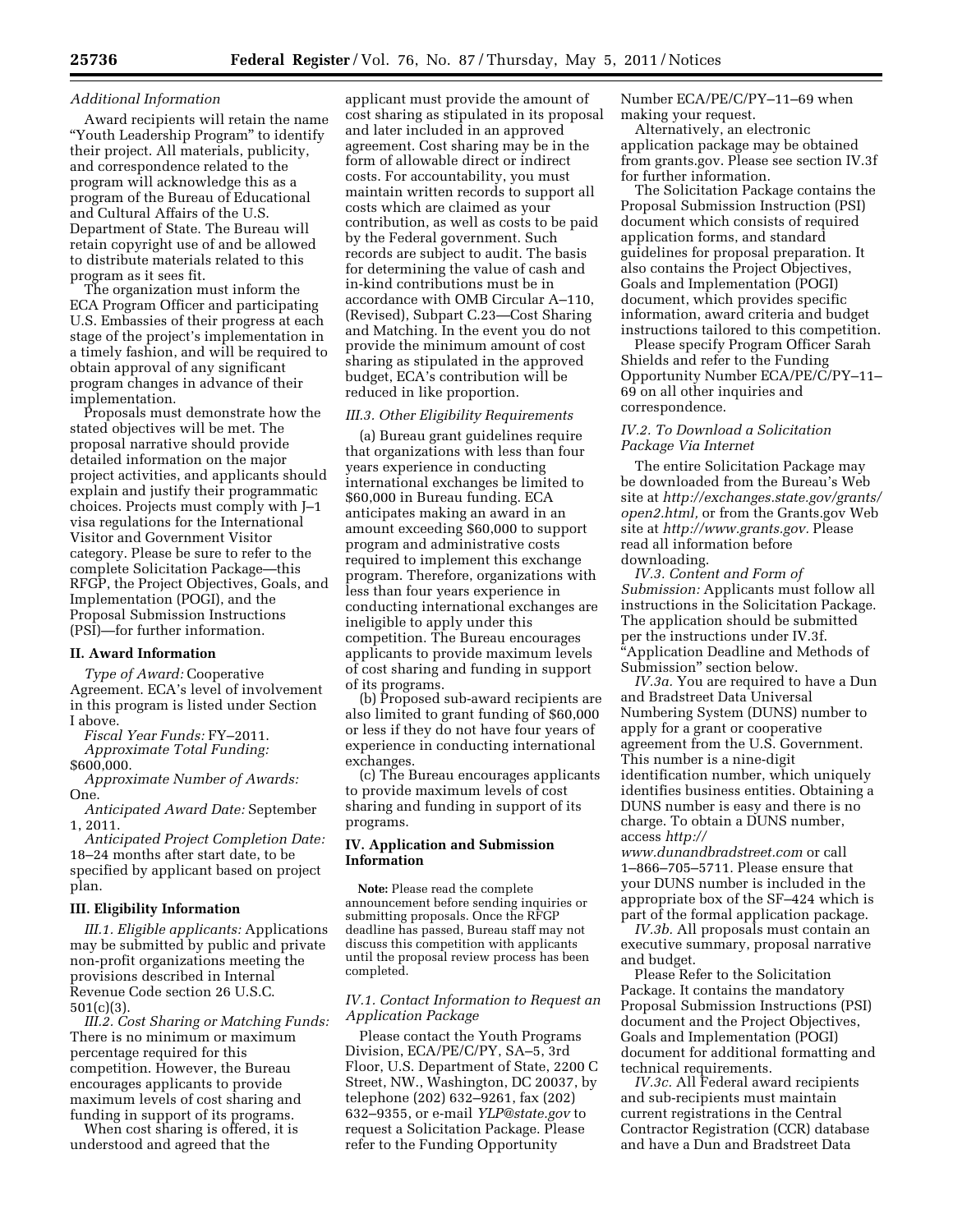Universal Numbering System (DUNS) number. Recipients and sub-recipients must maintain accurate and up-to-date information in the CCR until all program and financial activity and reporting have been completed. All entities must review and update the information at least annually after the initial registration and more frequently if required information changes or another award is granted.

You must have nonprofit status with the IRS at the time of application. *Please note:* Effective January 7, 2009, all applicants for ECA Federal assistance awards must include in their application the names of directors and/ or senior executives (current officers, trustees, and key employees, regardless of amount of compensation). In fulfilling this requirement, applicants must submit information in one of the following ways:

(1) Those who file Internal Revenue Service Form 990, "Return of Organization Exempt From Income Tax,'' must include a copy of relevant portions of this form.

(2) Those who do not file IRS Form 990 must submit information above in the format of their choice.

In addition to final program reporting requirements, award recipients will also be required to submit a one-page document, derived from their program reports, listing and describing their grant activities. For award recipients, the names of directors and/or senior executives (current officers, trustees, and key employees), as well as the onepage description of grant activities, will be transmitted by the State Department to OMB, along with other information required by the Federal Funding Accountability and Transparency Act (FFATA), and will be made available to the public by the Office of Management and Budget on its USASpending.gov Web site as part of ECA's FFATA reporting requirements.

If your organization is a private nonprofit which has not received a grant or cooperative agreement from ECA in the past three years, or if your organization received nonprofit status from the IRS within the past four years, you must submit the necessary documentation to verify nonprofit status as directed in the PSI document. Failure to do so will cause your proposal to be declared technically ineligible.

*IV.3d.* Please take into consideration the following information when preparing your proposal narrative:

IV.3d.1. Adherence to All Regulations Governing the J Visa

The Office of Citizen Exchanges of the Bureau of Educational and Cultural

Affairs is the official program sponsor of the exchange program covered by this RFGP, and an employee of the Bureau will be the "Responsible Officer" for the program under the terms of 22 CFR part 62, which covers the administration of the Exchange Visitor Program (J visa program). Under the terms of 22 CFR part 62, organizations receiving awards (either a grant or cooperative agreement) under this RFGP will be third parties ''cooperating with or assisting the sponsor in the conduct of the sponsor's program.'' The actions of recipient organizations shall be ''imputed to the sponsor in evaluating the sponsor's compliance with'' 22 CFR part 62. Therefore, the Bureau expects that any organization receiving an award under this competition will render all assistance necessary to enable the Bureau to fully comply with 22 CFR part 62 *et seq.* 

The Bureau of Educational and Cultural Affairs places critically important emphases on the secure and proper administration of Exchange Visitor (J visa) Programs and adherence by recipient organizations and program participants to all regulations governing the J visa program status. Therefore, proposals should *explicitly state in writing* that the applicant is prepared to assist the Bureau in meeting all requirements governing the administration of Exchange Visitor Programs as set forth in 22 CFR part 62. If your organization has experience as a designated Exchange Visitor Program Sponsor, the applicant should discuss their record of compliance with 22 CFR part 62 *et seq.,* including the oversight of their Responsible Officers and Alternate Responsible Officers, screening and selection of program participants, provision of pre-arrival information and orientation to participants, monitoring of participants, proper maintenance and security of forms, recordkeeping, reporting and other requirements.

The Office of Citizen Exchanges of ECA will be responsible for issuing DS– 2019 forms to participants in this program.

A copy of the complete regulations governing the administration of Exchange Visitor (J) programs is available at *<http://exchanges.state.gov>* or from:

Office of Designation, Private Sector Programs Division, U.S. Department of State, ECA/EC/D/PS, SA–5, 5th Floor, 2200 C Street, NW., Washington, DC 20037.

## IV.3d.2. Diversity, Freedom and Democracy Guidelines

Pursuant to the Bureau's authorizing legislation, programs must maintain a non-political character and should be balanced and representative of the diversity of American political, social, and cultural life. ''Diversity'' should be interpreted in the broadest sense and encompass differences including, but not limited to ethnicity, race, gender, religion, geographic location, socioeconomic status, and disabilities. Applicants are strongly encouraged to adhere to the advancement of this principle both in program administration and in program content. Please refer to the review criteria under the 'Support for Diversity' section for specific suggestions on incorporating diversity into your proposal. Public Law 104–319 provides that ''in carrying out programs of educational and cultural exchange in countries whose people do not fully enjoy freedom and democracy,'' the Bureau ''shall take appropriate steps to provide opportunities for participation in such programs to human rights and democracy leaders of such countries.'' Public Law 106–113 requires that the governments of the countries described above do not have inappropriate influence in the selection process. Proposals should reflect advancement of these goals in their program contents, to the full extent deemed feasible.

#### IV.3d.3. Program Monitoring and Evaluation

Proposals must include a plan to monitor and evaluate the project's success, both as the activities unfold and at the end of the program. The Bureau recommends that your proposal include a draft survey questionnaire or other technique plus a description of a methodology to use to link outcomes to original project objectives. The Bureau expects that the recipient organization will track participants or partners and be able to respond to key evaluation questions, including satisfaction with the program, learning as a result of the program, changes in behavior as a result of the program, and effects of the program on institutions (institutions in which participants work or partner institutions). The evaluation plan should include indicators that measure gains in mutual understanding as well as substantive knowledge.

Successful monitoring and evaluation depend heavily on setting clear goals and outcomes at the outset of a program. Your evaluation plan should include a description of your project's objectives, your anticipated project outcomes, and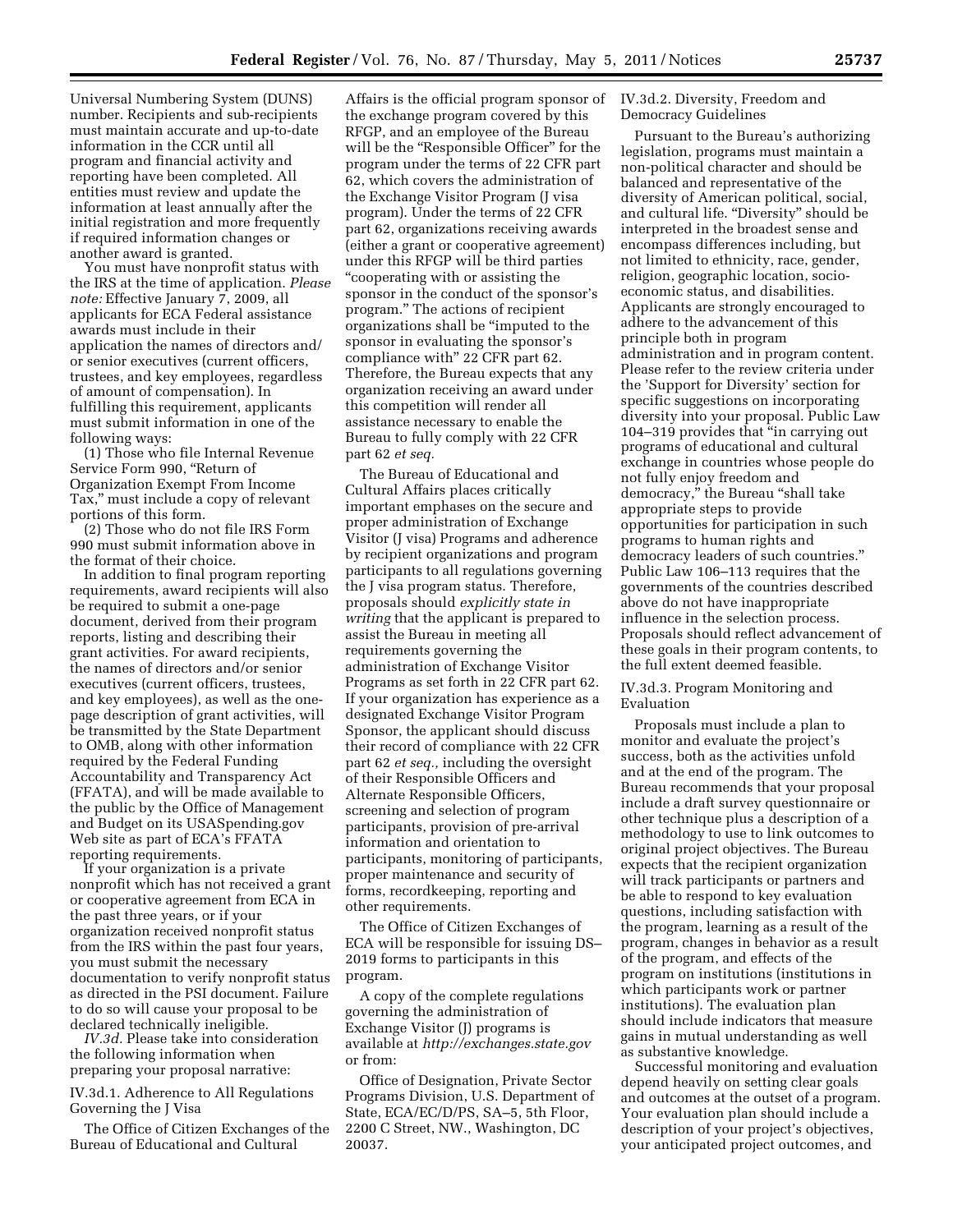how and when you intend to measure these outcomes (performance indicators). The more that outcomes are "smart" (specific, measurable, attainable, results-oriented, and placed in a reasonable time frame), the easier it will be to conduct the evaluation. You should also show how your project objectives link to the goals of the program described in this RFGP.

Your monitoring and evaluation plan should clearly distinguish between program *outputs* and *outcomes. Outputs*  are products and services delivered, often stated as an amount. Output information is important to show the scope or size of project activities, but it cannot substitute for information about progress towards outcomes or the results achieved. Examples of outputs include the number of people trained or the number of seminars conducted. *Outcomes,* in contrast, represent specific results a project is intended to achieve and is usually measured as an extent of change. Findings on outputs and outcomes should both be reported, but the focus should be on outcomes.

We encourage you to assess the following four levels of outcomes, as they relate to the program goals set out in the RFGP (listed here in increasing order of importance):

1. *Participant satisfaction* with the program and exchange experience.

2. *Participant learning,* such as increased knowledge, aptitude, skills, and changed understanding and attitude. Learning includes both substantive (subject-specific) learning and mutual understanding.

3. *Participant behavior,* concrete actions to apply knowledge in work or community; greater participation and responsibility in civic organizations; interpretation and explanation of experiences and new knowledge gained; continued contacts between participants, community members, and others.

4. *Institutional changes,* such as increased collaboration and partnerships, policy reforms, new programming, and organizational improvements.

**Please note:** Consideration should be given to the appropriate timing of data collection for each level of outcome. For example, satisfaction is usually captured as a shortterm outcome, whereas behavior and institutional changes are normally considered longer-term outcomes.

Overall, the quality of your monitoring and evaluation plan will be judged on how well it (1) specifies intended outcomes; (2) gives clear descriptions of how each outcome will be measured; (3) identifies when particular outcomes will be measured;

and (4) provides a clear description of the data collection strategies for each outcome (*i.e.,* surveys, interviews, or focus groups). (Please note that evaluation plans that deal only with the first level of outcomes [satisfaction] will be deemed less competitive under the present evaluation criteria.)

Recipient organizations will be required to provide reports analyzing their evaluation findings to the Bureau in their regular program reports. All data collected, including survey responses and contact information, must be maintained for a minimum of three years and provided to the Bureau upon request.

*IV.3e.* Please take the following information into consideration when preparing your budget:

*IV.3e.1.* Applicants must submit SF– 424A—''Budget Information—Non-Construction Programs'' along with a comprehensive budget for the entire program. There must be a summary budget as well as breakdowns reflecting both administrative and program budgets. Applicants may provide separate sub-budgets for each program component, phase, location, or activity to provide clarification. Please refer to the Solicitation Package (POGI and PSI) for complete budget guidelines and formatting instructions.

IV.3f. Application Deadline and Methods of Submission

*Application Deadline Date:* Monday, June 6, 2011.

*Reference Number:* ECA/PE/C/PY– 11–69.

Methods of Submission:

Applications may be submitted in one of two ways:

(1) In hard-copy, via a nationally recognized overnight delivery service (*i.e.,* Federal Express, UPS, Airborne Express, or U.S. Postal Service Express Overnight Mail, *etc.*), or

(2) Electronically through *[http://](http://www.grants.gov)  [www.grants.gov.](http://www.grants.gov)* 

Along with the Project Title, all applicants must enter the above Reference Number in Box 11 on the SF– 424 contained in the mandatory Proposal Submission Instructions (PSI) of the solicitation document.

### IV.3f.1. Submitting Printed Applications

Applications must be shipped no later than the above deadline. Delivery services used by applicants must have in-place, centralized shipping identification and tracking systems that may be accessed via the Internet and delivery people who are identifiable by commonly recognized uniforms and delivery vehicles. Proposals shipped on or before the above deadline but

received at ECA more than seven days after the deadline will be ineligible for further consideration under this competition. Proposals shipped after the established deadlines are ineligible for consideration under this competition. ECA will not notify you upon receipt of application. It is each applicant's responsibility to ensure that each package is marked with a legible tracking number and to monitor/confirm delivery to ECA via the Internet. Delivery of proposal packages *may not*  be made via local courier service or in person for this competition. Faxed documents will not be accepted at any time. Only proposals submitted as stated above will be considered.

**Important note:** When preparing your submission please make sure to include one extra copy of the completed SF–424 form and place it in an envelope addressed to "ECA/ EX/PM.''

The original and six (6) copies of the application should be sent to: Program Management Division, ECA–IIP/EX/PM, Ref.: ECA/PE/C/PY–11–69, SA–5, Floor 4, Department of State, 2200 C Street, NW., Washington, DC 20037.

With the submission of the proposal package, please also e-mail the Executive Summary, Proposal Narrative, and Budget sections of the proposal, as well as any attachments essential to understanding the program, in Microsoft Word, Excel, and/or PDF, to *[YLP@state.gov.](mailto:YLP@state.gov)* The Bureau may provide these files electronically to the Public Affairs Sections at the relevant U.S. Embassies for their review.

IV.3f.2. Submitting Electronic Applications

Applicants have the option of submitting proposals electronically through Grants.gov (*[http://](http://www.grants.gov)  [www.grants.gov](http://www.grants.gov)*). Complete solicitation packages are available at Grants.gov in the "Find" portion of the system.

**Please note:** ECA bears no responsibility for applicant timeliness of submission or data errors resulting from transmission or conversion processes for proposals submitted via Grants.gov.

Please follow the instructions available in the 'Get Started' portion of the site (*[http://www.grants.gov/](http://www.grants.gov/GetStarted)  [GetStarted](http://www.grants.gov/GetStarted)*).

Several of the steps in the Grants.gov registration process could take several weeks. Therefore, applicants should check with appropriate staff within their organizations immediately after reviewing this RFGP to confirm or determine their registration status with Grants.gov.

Once registered, the amount of time it can take to upload an application will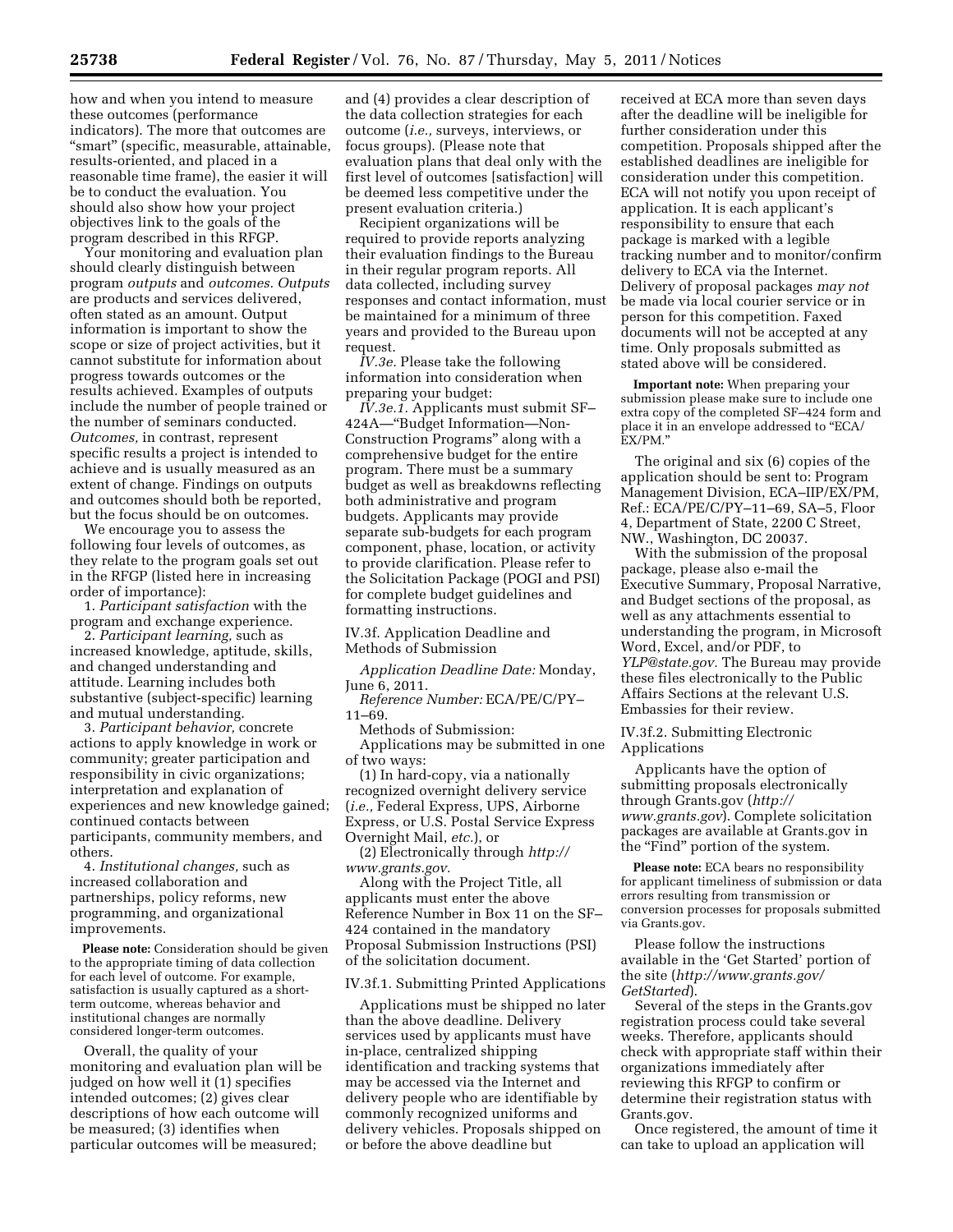vary depending on a variety of factors including the size of the application and the speed of your Internet connection. In addition, validation of an electronic submission via Grants.gov can take up to two business days.

*Therefore, we strongly recommend that you not wait until the application deadline to begin the submission process through Grants.gov*.

The Grants.gov Web site includes extensive information on all phases/ aspects of the Grants.gov process, including an extensive section on frequently asked questions, located under the "For Applicants" section of the Web site. ECA strongly recommends that all potential applicants review thoroughly the Grants.gov Web site, well in advance of submitting a proposal through the Grants.gov system. ECA bears no responsibility for data errors resulting from transmission or conversion processes.

Direct all questions regarding Grants.gov registration and submission to:

Grants.gov Customer Support. *Contact Center Phone:* 800–518–4726. *Business Hours:* Monday–Friday,

7 a.m.–9 p.m. Eastern Time.

*E-mail: [support@grants.gov.](mailto:support@grants.gov)*  Applicants have until midnight (12:00 a.m.), Washington, DC time of the closing date to ensure that their entire application has been uploaded to the Grants.gov site. *There are no exceptions to the above deadline. Applications uploaded to the site after midnight of the application deadline date will be automatically rejected by the grants.gov system, and will be technically ineligible.* 

Please refer to the Grants.gov Web site, for definitions of various ''application statuses'' and the difference between a submission receipt and a submission validation. Applicants will receive a validation e-mail from grants.gov upon the successful submission of an application. Again, validation of an electronic submission via Grants.gov can take up to two business days. *Therefore, we strongly recommend that you not wait until the application deadline to begin the submission process through Grants.gov.*  ECA will *not* notify you upon receipt of electronic applications.

It is the responsibility of all applicants submitting proposals via the Grants.gov Web portal to ensure that proposals have been received by Grants.gov in their entirety, and ECA bears no responsibility for data errors resulting from transmission or conversion processes.

*IV.3g. Intergovernmental Review of Applications:* Executive Order 12372 does not apply to this program.

## **V. Application Review Information**

### *V.1. Review Process*

The Bureau will review all proposals for technical eligibility. Proposals will be deemed ineligible if they do not fully adhere to the guidelines stated herein and in the Solicitation Package. All eligible proposals will be reviewed by the program office, as well as the Public Diplomacy section overseas, where appropriate. Eligible proposals will be subject to compliance with Federal and Bureau regulations and guidelines and forwarded to Bureau grant panels for advisory review. Proposals may also be reviewed by the Office of the Legal Adviser or by other Department elements. Final funding decisions are at the discretion of the Department of State's Assistant Secretary for Educational and Cultural Affairs. Final technical authority for assistance awards (cooperative agreements) resides with the Bureau's Grants Officer.

#### Review Criteria

Technically eligible applications will be competitively reviewed according to the criteria stated below.

1. *Quality of the program idea:*  Objectives should be reasonable, feasible, and flexible. The proposal should clearly demonstrate how the institution will meet the program's objectives and plan. The proposed program should be creative, ageappropriate, respond to the design outlined in the solicitation, and demonstrate originality. It should be clearly and accurately written, substantive, and with sufficient detail. Proposals should also include a plan to support participants' community activities upon their return home.

2. *Program planning:* A detailed plan should clearly demonstrate how project objectives would be achieved through the program activities, adhering to the program overview and guidelines described above. The substance of workshops, seminars, presentations, school-based activities, and/or site visits should be described in detail.

3. *Support of diversity:* The proposal should demonstrate the recipient's commitment to promoting the awareness and understanding of diversity in participant recruitment and selection and in program content. Applicants should demonstrate readiness to accommodate participants with physical disabilities.

4. *Institutional capacity and track record:* Proposed personnel and

institutional resources in both the United States and in the partner countries should be adequate and appropriate to achieve the program goals. The proposal should demonstrate an institutional record of successful exchange programs, including responsible fiscal management and full compliance with all reporting requirements for past Bureau awards as determined by Bureau Grants Staff. The Bureau will consider the past performance of prior recipients and the demonstrated potential of new applicants.

5. *Program evaluation:* The proposal should include a plan to evaluate the program's success in meeting its goals, both as the activities unfold and after they have been completed. The proposal should include a draft survey questionnaire or other technique, plus a description of a methodology to link outcomes to original project objectives. The award recipient will be expected to submit intermediate reports after each project component is concluded.

6. *Cost-effectiveness and cost sharing:*  The applicant should demonstrate efficient use of Bureau funds. The overhead and administrative components of the proposal, including salaries and honoraria, should be kept as low as possible. All other items should be necessary and appropriate. The proposal should maximize costsharing through other private sector support as well as institutional direct funding contributions, which demonstrates institutional and community commitment.

#### **VI. Award Administration Information**

## *VI.1. Award Notices*

Final awards cannot be made until funds have been appropriated by Congress, allocated and committed through internal Bureau procedures. Successful applicants will receive a Federal Assistance Award (FAA) from the Bureau's Grants Office. The FAA and the original proposal with subsequent modifications (if applicable) shall be the only binding authorizing document between the recipient and the U.S. Government. The FAA will be signed by an authorized Grants Officer, and mailed to the recipient's responsible officer identified in the application.

Unsuccessful applicants will receive notification of the results of the application review from the ECA program office coordinating this competition.